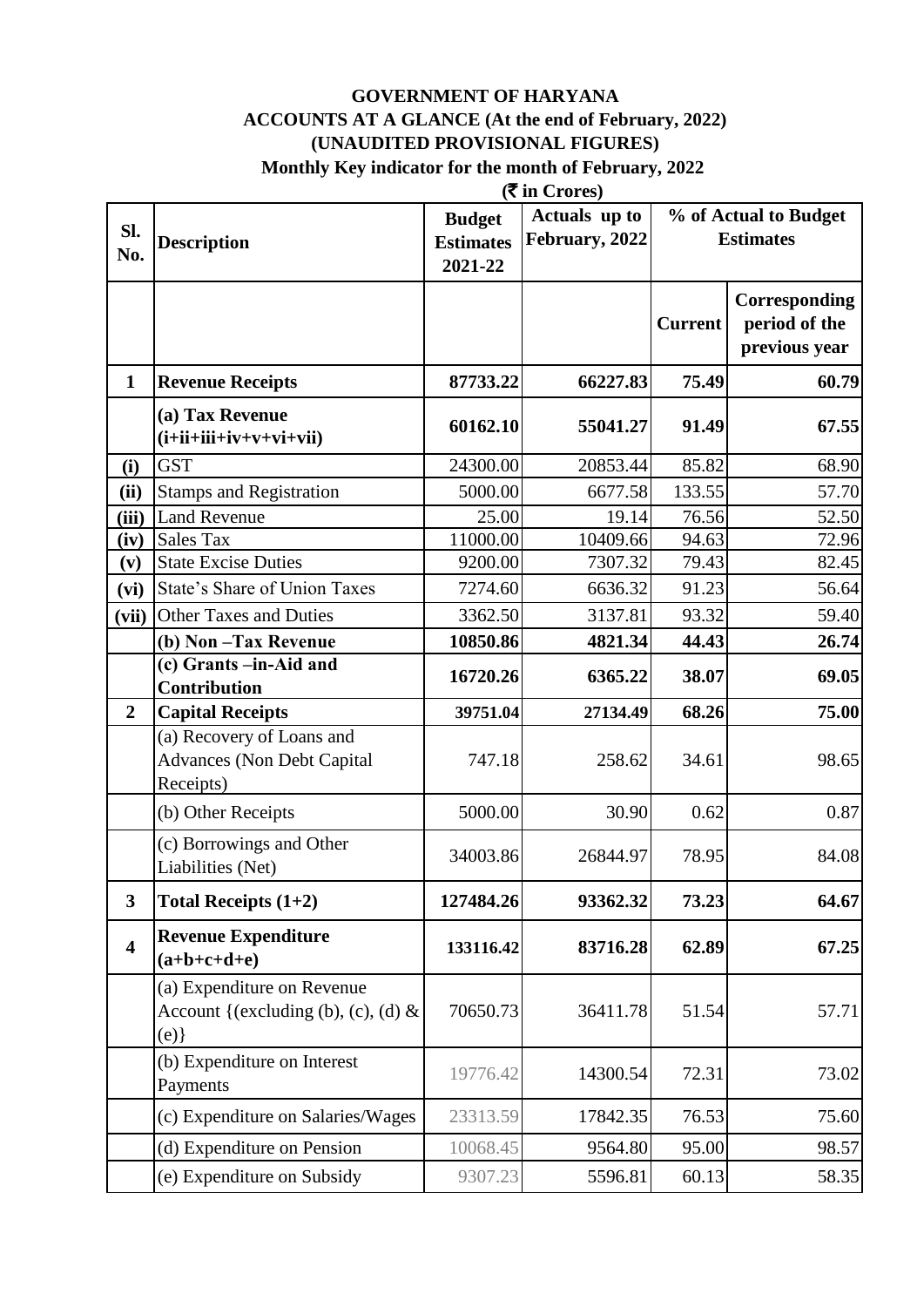| 5              | Capital Expenditure (a+b)                                                              | 14027.59    | 8872.00     | 63.25 | 31.07 |
|----------------|----------------------------------------------------------------------------------------|-------------|-------------|-------|-------|
|                | (a) Expenditure on Capital<br>Account {(excluding (b)}                                 | 13336.29    | 8871.56     | 66.52 | 32.74 |
|                | (b) Expenditure on Salaries/Wages                                                      | 691.30      | 0.44        | 0.06  | 0.00  |
| 6              | <b>Sector Wise Expenditure</b>                                                         | 147144.01   | 92588.28    | 62.92 | 63.21 |
| (i)            | <b>General Sector</b>                                                                  | 44116.32    | 32287.46    | 73.19 | 77.75 |
|                | (a) Revenue                                                                            | 42210.73    | 31807.31    | 75.35 | 78.51 |
|                | (b) Capital                                                                            | 1905.59     | 480.15      | 25.20 | 40.42 |
| (ii)           | <b>Social Sector</b>                                                                   | 59049.15    | 41698.94    | 70.62 | 63.03 |
|                | (a) Revenue                                                                            | 51718.03    | 37576.18    | 72.66 | 67.07 |
|                | (b) Capital                                                                            | 7331.12     | 4122.76     | 56.24 | 36.10 |
| (iii)          | <b>Economic Sector</b>                                                                 | 43977.82    | 18601.88    | 42.30 | 46.98 |
|                | (a) Revenue                                                                            | 39186.94    | 14332.79    | 36.58 | 52.17 |
|                | (b) Capital                                                                            | 4790.88     | 4269.09     | 89.11 | 24.29 |
| (iv)           | <b>Grants-in-aid-Contributions</b>                                                     | 0.72        | 0.00        | 0.00  | 0.00  |
| $\overline{7}$ | Total Expenditure $(4+5)$                                                              | 147144.01   | 92588.28    | 62.92 | 63.21 |
| 8              | <b>Loans and Advances Disbursed</b>                                                    | 2128.37     | 774.04      | 36.37 | 42.26 |
| 9              | Revenue Surplus (+)/Deficit (-)<br>$(1 - 4)$                                           | -45383.20   | $-17488.45$ | 38.54 | 93.94 |
| 10             | Fiscal /Surplus(+)/Deficit (-)<br>$[(1+2(a)+2(b))] - [(7+8)]$                          | -55791.98   | $-26844.97$ | 48.12 | 75.76 |
| 11             | Primary Deficit (-)/Surplus (+)<br>$[{1+2(a)+2(b)}]$ –<br>$[ {4(a)+(c)+(d)+(e)}+5+8 ]$ | $-36015.56$ | $-12544.43$ | 34.83 | 79.12 |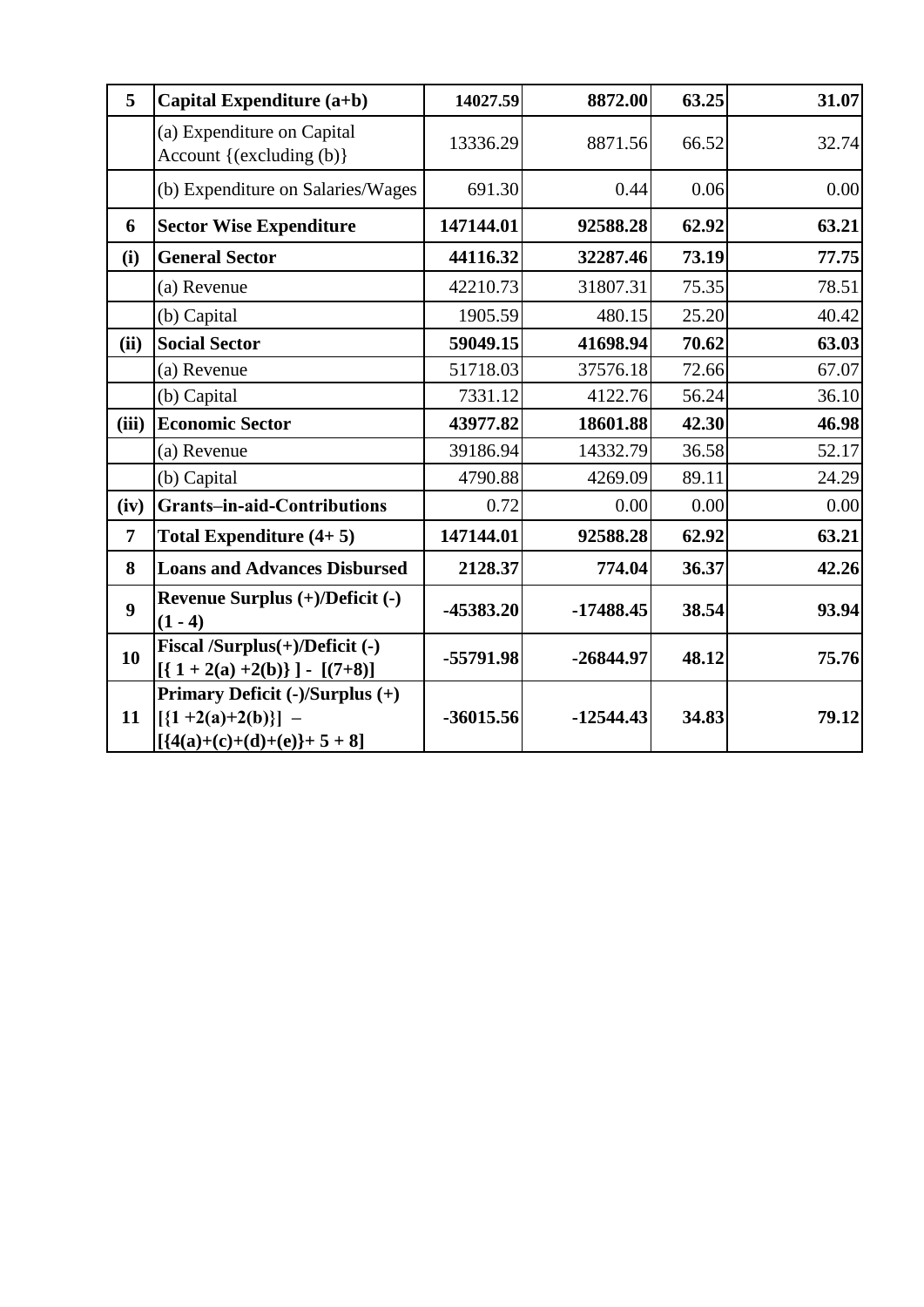(Refer to Item No. 1(a) of Monthly Accounts at a Glance)

|                        |                |             |                | $\tilde{\tau}$ in Crores) |  |
|------------------------|----------------|-------------|----------------|---------------------------|--|
| <b>Months</b>          |                | 2021-22     | 2020-21        |                           |  |
|                        | <b>Monthly</b> | Progressive | <b>Monthly</b> | <b>Progressive</b>        |  |
| April                  | 3703.71        | 3703.71     | 1305.00        | 1305.00                   |  |
| May                    | 3797.68        | 7501.39     | 2303.38        | 3608.38                   |  |
| June                   | 5252.88        | 12754.27    | 3398.83        | 7007.21                   |  |
| July                   | 5276.41        | 18030.68    | 3369.3         | 10376.51                  |  |
| August                 | 5224.14        | 23254.82    | 4248.75        | 14625.26                  |  |
| September              | 4350.54        | 27605.36    | 3781.12        | 18406.38                  |  |
| October                | 4884.87        | 32490.23    | 5108.78        | 23515.16                  |  |
| November               | 4518.65        | 37008.88    | 4545.96        | 28061.12                  |  |
| December               | 11564.52       | 48573.40    | 4455.62        | 32516.74                  |  |
| January                | $-718.18$      | 47855.22    | 4251.98        | 36768.72                  |  |
| February               | 7186.05        | 55041.27    | 4156.26        | 40924.98                  |  |
| March<br>(Preliminary) |                |             | 6441.57        | 47366.55                  |  |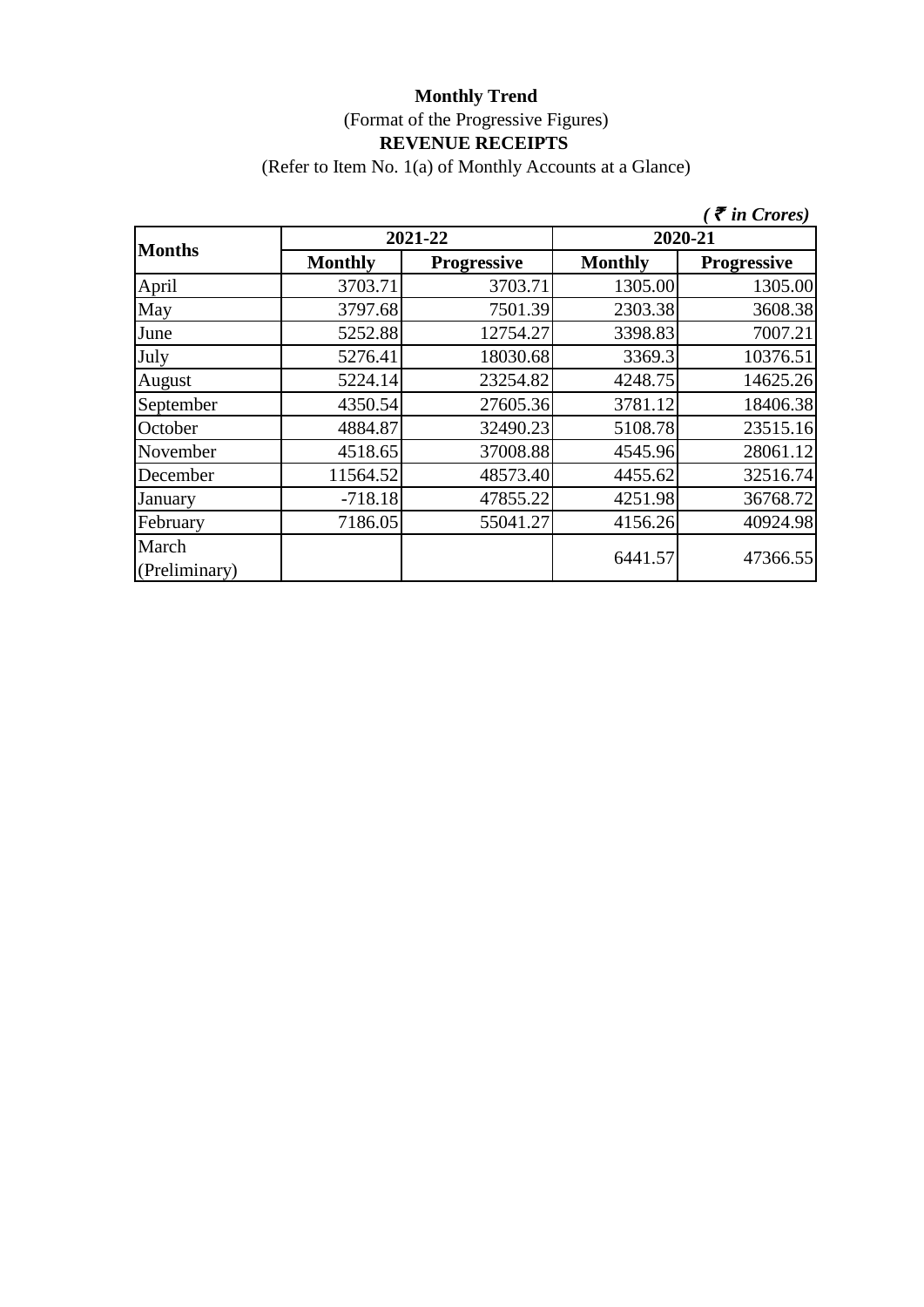(Refer to Item No. 1(b) of Monthly Accounts at a Glance)

|                     |                |                    |                | $\zeta$ $\bar{\zeta}$ in Crores) |
|---------------------|----------------|--------------------|----------------|----------------------------------|
| <b>Months</b>       | 2021-22        |                    | 2020-21        |                                  |
|                     | <b>Monthly</b> | <b>Progressive</b> | <b>Monthly</b> | <b>Progressive</b>               |
| April               | 430.39         | 430.39             | 79.61          | 79.61                            |
| May                 | 171.87         | 602.26             | 105.17         | 184.78                           |
| June                | 525.16         | 1127.42            | 250.86         | 435.64                           |
| July                | 332.52         | 1459.94            | 261.29         | 696.93                           |
| August              | 694.95         | 2154.89            | 278.57         | 975.50                           |
| September           | 410.92         | 2565.81            | 333.27         | 1308.77                          |
| October             | 453.86         | 3019.67            | 429.96         | 1738.73                          |
| November            | 633.24         | 3652.91            | 348.72         | 2087.45                          |
| December            | 514.12         | 4167.03            | 720.12         | 2807.57                          |
| January             | 344.14         | 4511.17            | 495.83         | 3303.40                          |
| February            | 310.17         | 4821.34            | 821.67         | 4125.07                          |
| March (Preliminary) |                |                    | 1325.19        | 5450.26                          |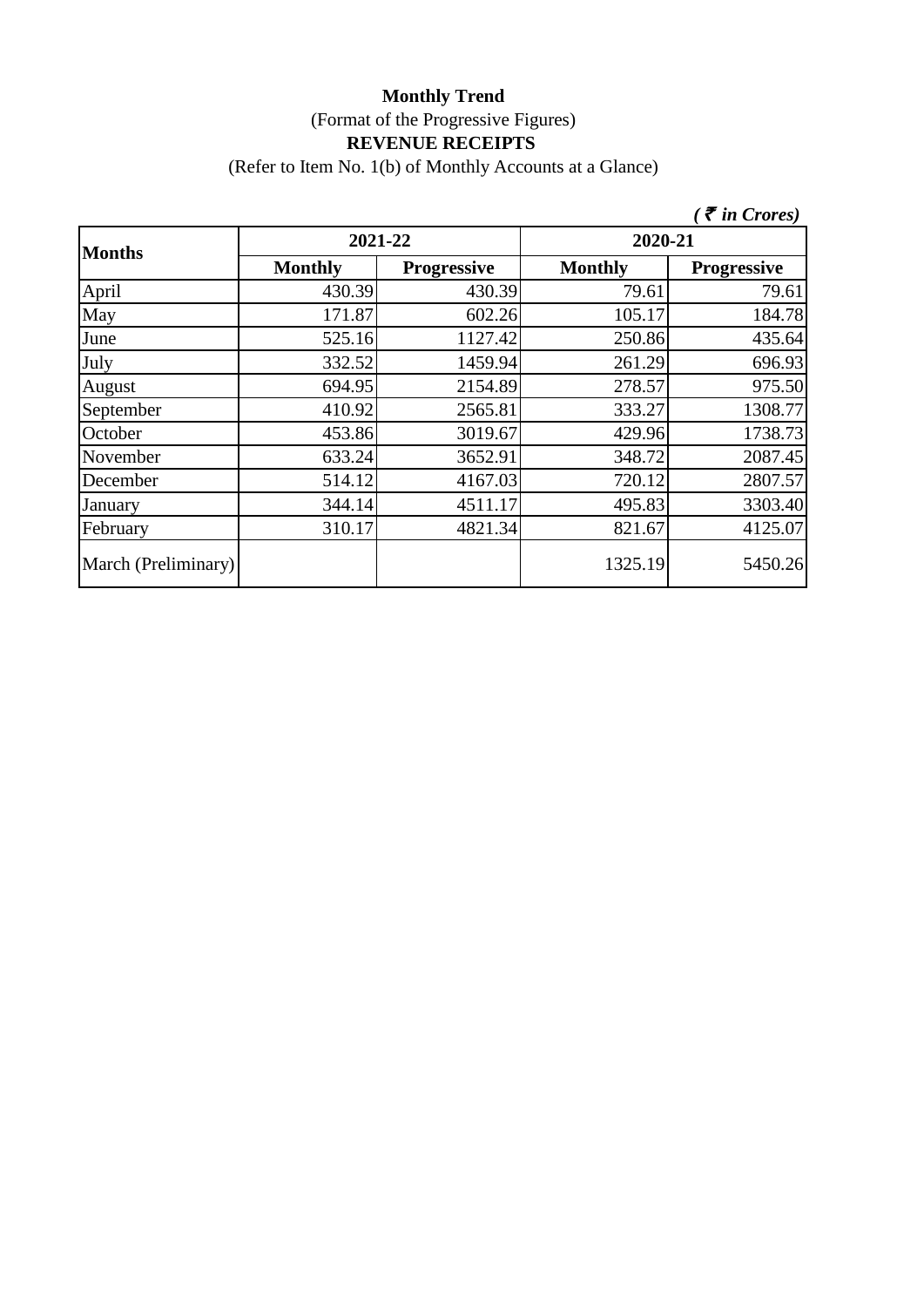(Refer to Item No. 1(c) of Monthly Accounts at a Glance)

|                        |                |                    |                | $\zeta$ <i>( <math>\bar{\zeta}</math> in Crores)</i> |
|------------------------|----------------|--------------------|----------------|------------------------------------------------------|
|                        | 2021-22        |                    | 2020-21        |                                                      |
| <b>Months</b>          | <b>Monthly</b> | <b>Progressive</b> | <b>Monthly</b> | <b>Progressive</b>                                   |
| April                  | 208.98         | 208.98             | 470.57         | 470.57                                               |
| May                    | 761.06         | 970.04             | 387.82         | 858.39                                               |
| June                   | 1195.78        | 2165.82            | 0.00           | 858.39                                               |
| July                   | 372.95         | 2538.77            | 3247.08        | 4105.47                                              |
| August                 | 465.00         | 3003.77            | 371.87         | 4477.34                                              |
| September              | 1050.30        | 4054.07            | 189.28         | 4666.62                                              |
| October                | 278.87         | 4332.94            | 1180.23        | 5846.85                                              |
| November               | 838.37         | 5171.31            | 1986.08        | 7832.93                                              |
| December               | 86.08          | 5257.39            | 1112.82        | 8945.75                                              |
| January                | 966.21         | 6223.6             | 199.54         | 9145.29                                              |
| February               | 141.62         | 6365.22            | 490.41         | 9635.70                                              |
| March<br>(Preliminary) |                |                    | 2005.00        | 11640.70                                             |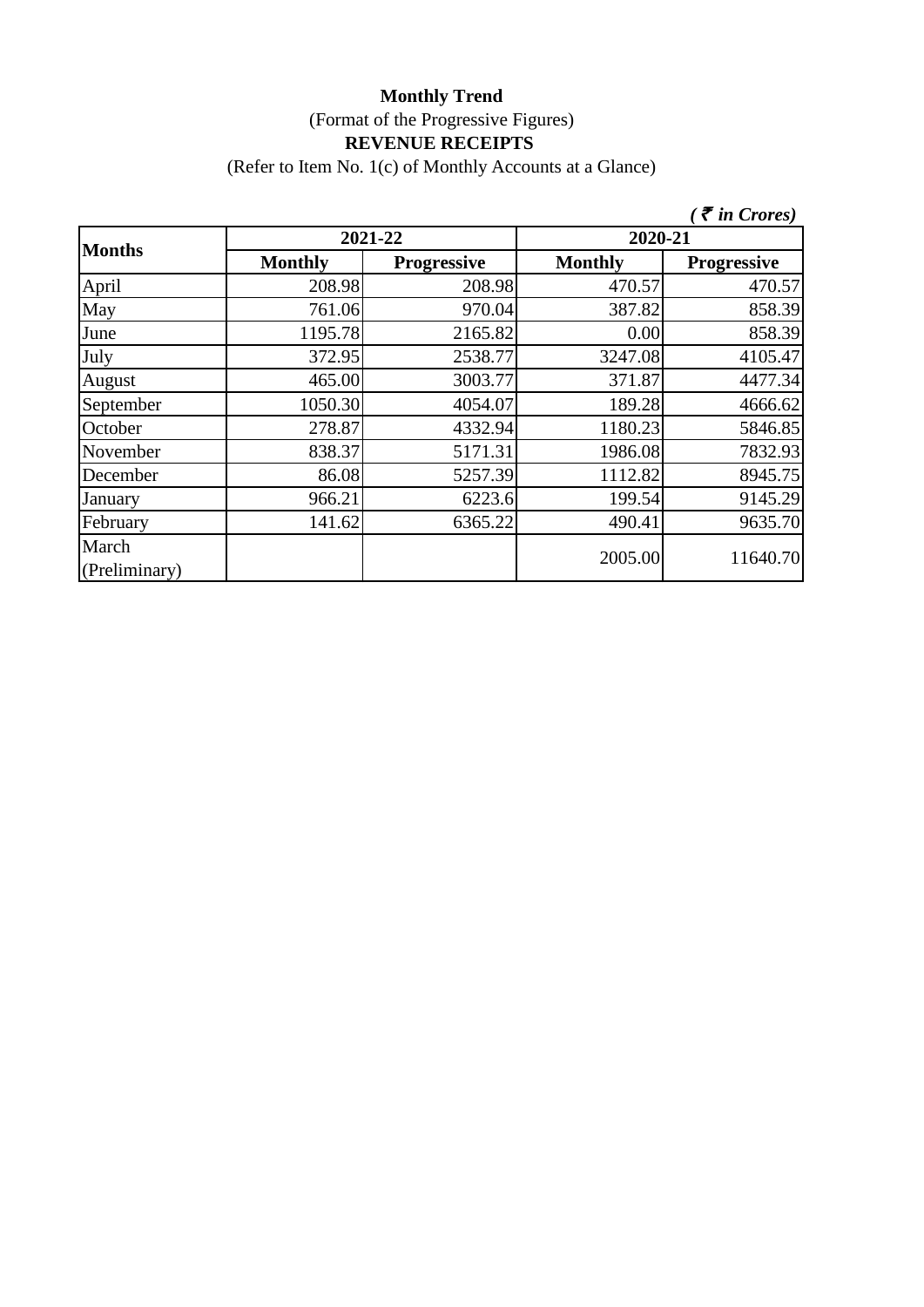## **Monthly Trend** (Format of the Progressive Figures) **CAPITAL RECEIPTS**

(Refer to Item No. 2(a) of Monthly Accounts at a Glance)

|                        |                |                    |                | $\zeta$ $\bar{\zeta}$ in Crores) |
|------------------------|----------------|--------------------|----------------|----------------------------------|
| <b>Months</b>          |                | 2021-22            | 2020-21        |                                  |
|                        | <b>Monthly</b> | <b>Progressive</b> | <b>Monthly</b> | <b>Progressive</b>               |
| April                  | 15.82          | 15.82              | 4.33           | 4.33                             |
| May                    | 16.47          | 32.29              | 0.42           | 4.75                             |
| June                   | 82.94          | 115.23             | 3.57           | 8.32                             |
| July                   | 21.19          | 136.42             | 50.91          | 59.23                            |
| August                 | 20.86          | 157.28             | 27.8           | 87.03                            |
| September              | 20.46          | 177.74             | 2.02           | 89.05                            |
| October                | 31.95          | 209.69             | 5.01           | 94.06                            |
| November               | 8.13           | 217.82             | 26.32          | 120.38                           |
| December               | 23.35          | 241.17             | 12.43          | 132.81                           |
| January                | 9.51           | 250.68             | 24.07          | 156.88                           |
| February               | 7.94           | 258.62             | 194.54         | 351.42                           |
| March<br>(Preliminary) |                |                    | 80.53          | 431.95                           |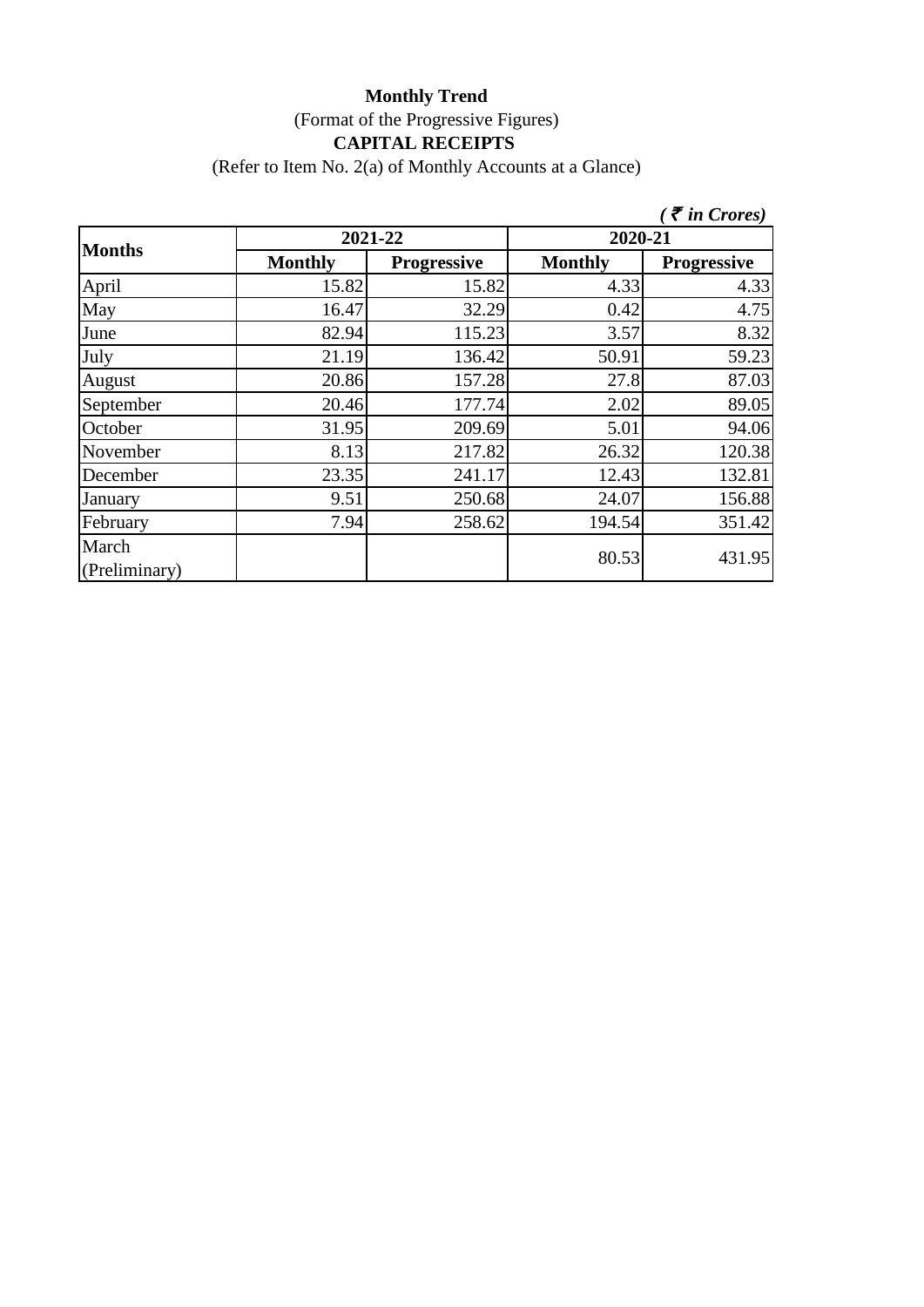# **Monthly Trend** (Format of the Progressive Figures) **CAPITAL RECEIPTS**

(Refer to Item No. 2(b) of Monthly Accounts at a Glance)

|                     |                |             |                | $\zeta$ $\bar{\zeta}$ in Crores) |
|---------------------|----------------|-------------|----------------|----------------------------------|
|                     |                | 2021-22     |                | 2020-21                          |
| <b>Months</b>       | <b>Monthly</b> | Progressive | <b>Monthly</b> | <b>Progressive</b>               |
| April               | 0.43           | 0.43        | 0.05           | 0.05                             |
| May                 | 0.30           | 0.73        | 0.22           | 0.27                             |
| June                | 4.39           | 5.12        | 0.32           | 0.59                             |
| July                | 0.23           | 5.35        | 0.96           | 1.55                             |
| August              | 3.56           | 8.91        | 5.68           | 7.23                             |
| September           | 0.35           | 9.26        | 4.07           | 11.30                            |
| October             | 4.55           | 13.81       | 0.95           | 12.25                            |
| November            | 2.14           | 15.95       | 1.67           | 13.92                            |
| December            | 1.97           | 17.92       | 2.67           | 16.59                            |
| January             | 4.59           | 22.51       | 5.79           | 22.38                            |
| February            | 8.39           | 30.90       | 10.17          | 32.55                            |
| March (Preliminary) |                |             | 30.42          | 62.97                            |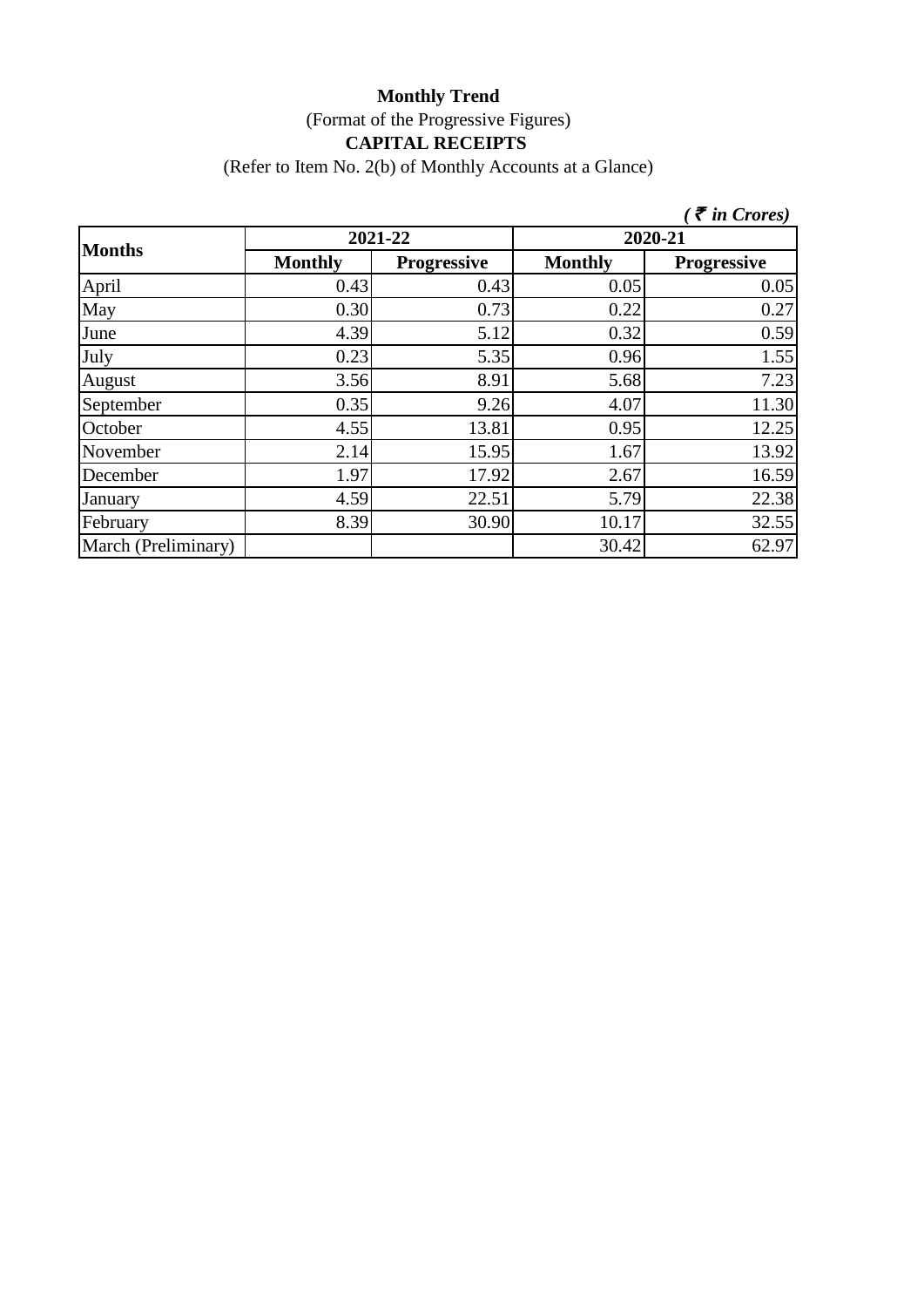## **Monthly Trend** (Format of the Progressive Figures) **CAPITAL RECEIPTS**

(Refer to Item No. 2(c) of Monthly Accounts at a Glance)

|                        |                |                    |                | $\zeta$ $\bar{\zeta}$ in Crores) |
|------------------------|----------------|--------------------|----------------|----------------------------------|
|                        | 2021-22        |                    |                | 2020-21                          |
| <b>Months</b>          | <b>Monthly</b> | <b>Progressive</b> | <b>Monthly</b> | <b>Progressive</b>               |
| April                  | 3889.32        | 3889.32            | 1949.09        | 1949.09                          |
| May                    | 1938.48        | 5827.80            | 4596.69        | 6545.78                          |
| June                   | 4036.93        | 9864.73            | 5439.25        | 11985.03                         |
| July                   | 1047.35        | 10912.08           | $-1372.04$     | 10612.99                         |
| August                 | 1606.81        | 12518.89           | 1462.07        | 12075.06                         |
| September              | 2178.16        | 14697.05           | $-299.57$      | 11775.49                         |
| October                | 6809.72        | 21506.77           | 6892.62        | 18668.11                         |
| November               | 834.01         | 22340.78           | 1057.38        | 19725.49                         |
| December               | $-2573.26$     | 19767.52           | $-967.98$      | 18757.51                         |
| January                | 5302.34        | 25069.86           | 970.73         | 19728.24                         |
| February               | 1775.11        | 26844.97           | 5227.92        | 24956.16                         |
| March<br>(Preliminary) |                |                    | 4606.63        | 29562.79                         |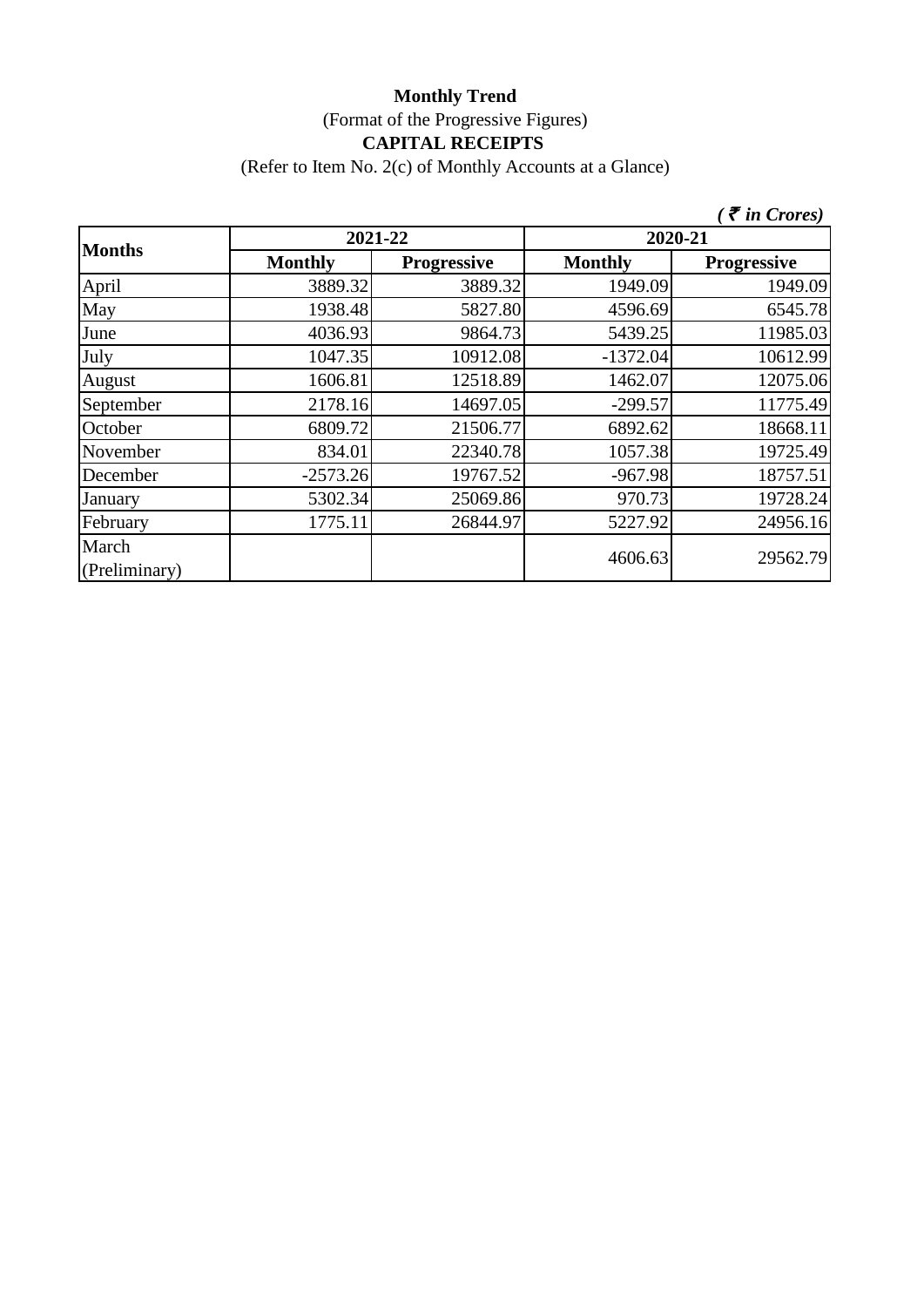(Refer to Item No. 4(a) of Monthly Accounts at a Glance)

|                     |                |                    |                | $\zeta$ <i>(† in Crores)</i> |
|---------------------|----------------|--------------------|----------------|------------------------------|
|                     | 2021-22        |                    |                | 2020-21                      |
| <b>Months</b>       | <b>Monthly</b> | <b>Progressive</b> | <b>Monthly</b> | <b>Progressive</b>           |
| April               | 1791.86        | 1791.86            | 1845.94        | 1845.94                      |
| May                 | 3731.26        | 5523.12            | 1851.6         | 3697.54                      |
| June                | 3461.26        | 8984.38            | 3315.21        | 7012.75                      |
| July                | 3290.45        | 12274.83           | 2784.3         | 9797.05                      |
| August              | 2872.25        | 15147.08           | 2198.37        | 11995.42                     |
| September           | 3207.47        | 18354.55           | 2058.04        | 14053.46                     |
| October             | 2923.30        | 21277.85           | 3657.73        | 17711.19                     |
| November            | 3582.16        | 24860.01           | 2860.80        | 20571.99                     |
| December            | 3598.96        | 28458.97           | 2442.37        | 23014.36                     |
| January             | 2520.17        | 30979.14           | 3347.56        | 26361.92                     |
| February            | 5432.64        | 36411.78           | 3813.96        | 30175.88                     |
| March (Preliminary) |                |                    | 6238.62        | 36414.5                      |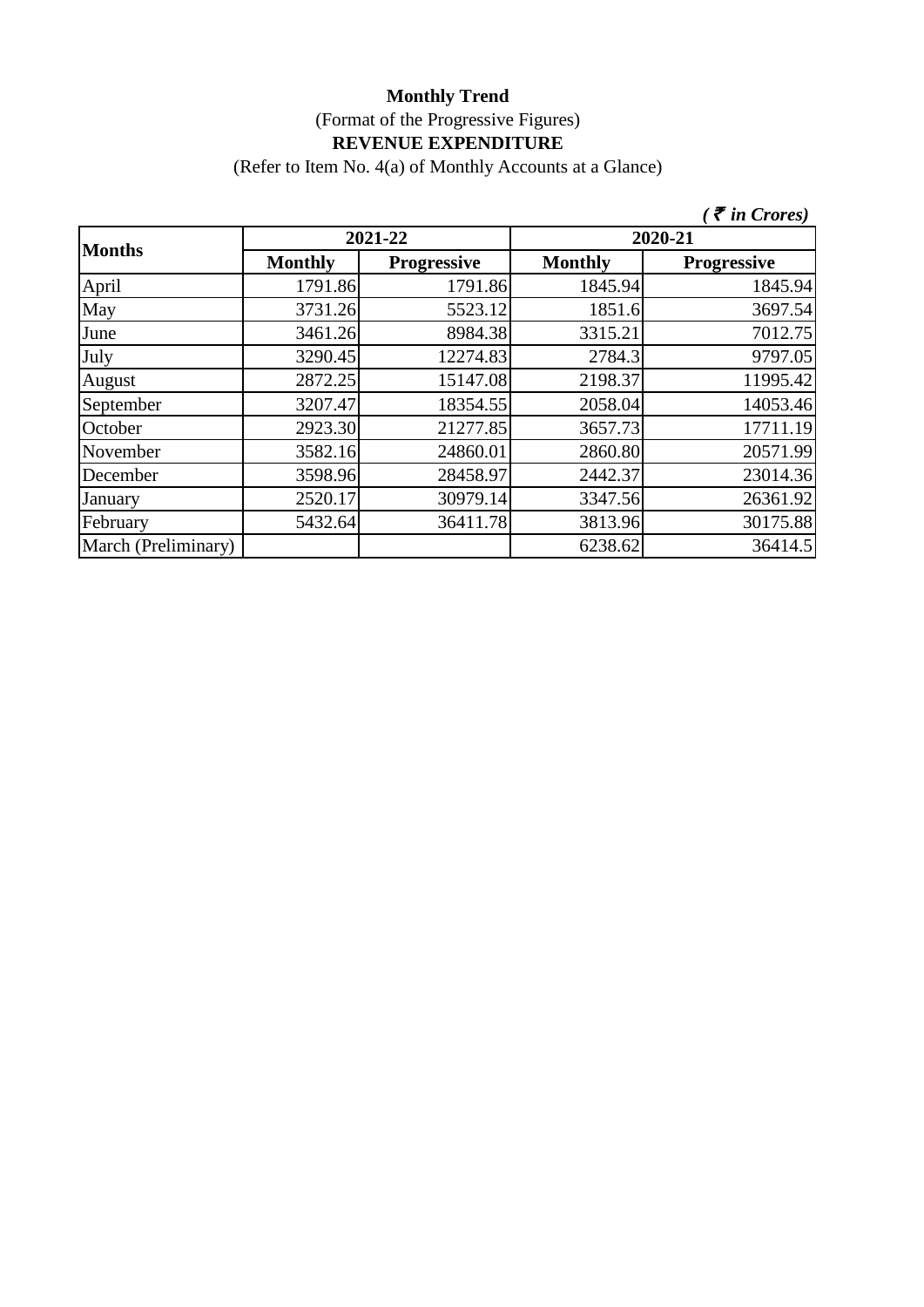(Refer to Item No. 4(b) of Monthly Accounts at a Glance)

|                     |                |                    |                | $\bar{\tau}$ in Crores) |
|---------------------|----------------|--------------------|----------------|-------------------------|
| <b>Months</b>       |                | 2021-22            |                | 2020-21                 |
|                     | <b>Monthly</b> | <b>Progressive</b> | <b>Monthly</b> | <b>Progressive</b>      |
| April               | 8.51           | 8.51               | 14.38          | 14.38                   |
| May                 | 29.89          | 38.40              | 111.92         | 126.30                  |
| June                | 2951.66        | 2990.06            | 2744           | 2870.30                 |
| July                | 278.03         | 3268.09            | 128.32         | 2998.62                 |
| August              | 2597.23        | 5865.32            | 2334.35        | 5332.97                 |
| September           | 2456.17        | 8321.49            | 87.62          | 5420.59                 |
| October             | 152.85         | 8474.34            | 3326.65        | 8747.24                 |
| November            | 193.21         | 8667.55            | 720.23         | 9467.47                 |
| December            | 2686.63        | 11354.18           | 163.03         | 9630.50                 |
| January             | 1508.37        | 12862.55           | 101.48         | 9731.98                 |
| February            | 1437.99        | 14300.54           | 3511.29        | 13243.27                |
| March (Preliminary) |                |                    | 2649.70        | 15892.97                |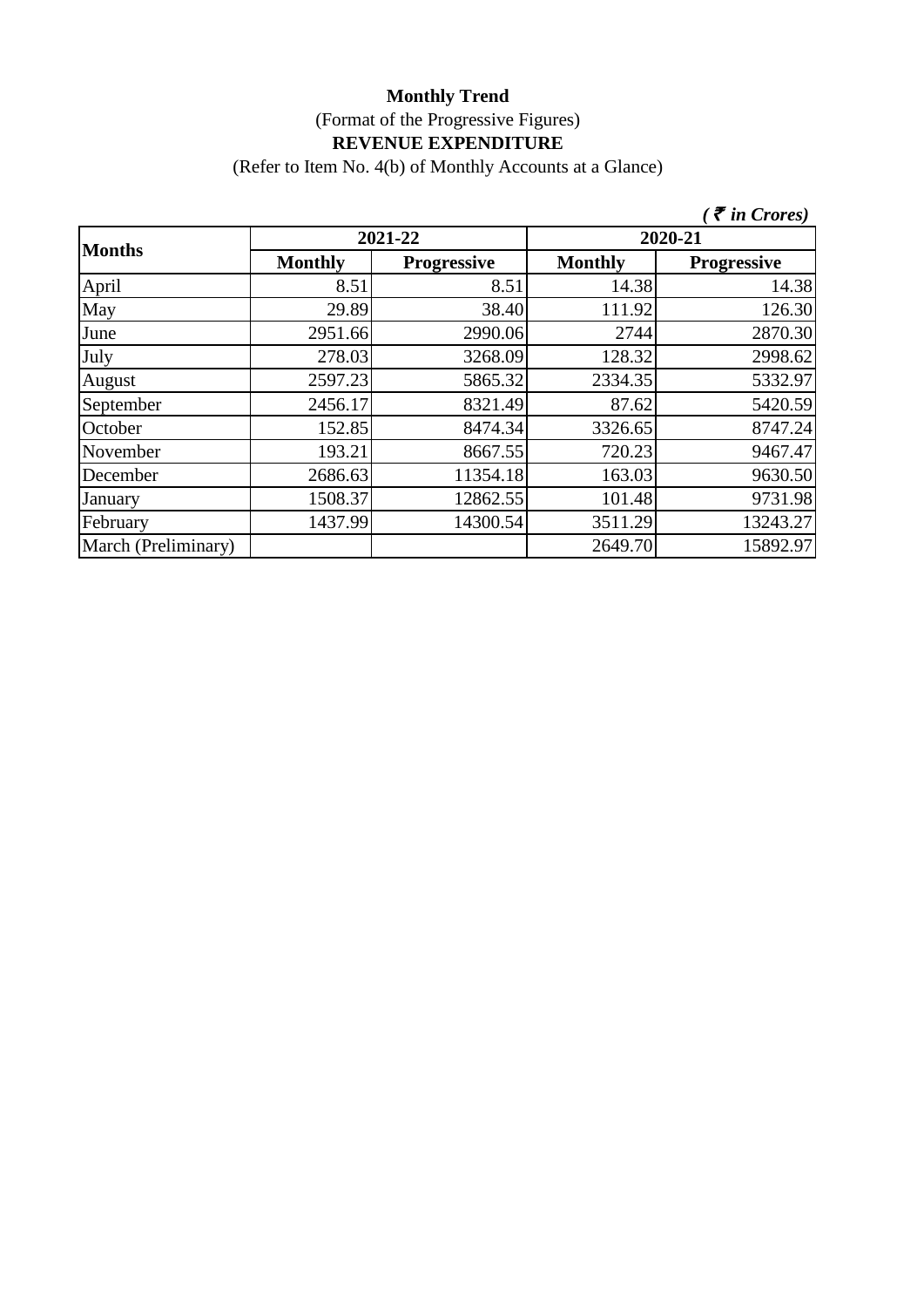(Refer to Item No. 4(c) of Monthly Accounts at a Glance)

|                     |                |                    |                | $\zeta$ $\bar{\zeta}$ in Crores) |
|---------------------|----------------|--------------------|----------------|----------------------------------|
| <b>Months</b>       |                | 2021-22            |                | 2020-21                          |
|                     | <b>Monthly</b> | <b>Progressive</b> | <b>Monthly</b> | <b>Progressive</b>               |
| April               | 1741.13        | 1741.13            | 1666.73        | 1666.73                          |
| May                 | 1593.70        | 3334.83            | 1582.91        | 3249.64                          |
| June                | 1583.67        | 4918.5             | 1549.33        | 4798.97                          |
| July                | 1592.67        | 6511.17            | 1575.94        | 6374.91                          |
| August              | 1577.61        | 8088.78            | 1557.25        | 7932.16                          |
| September           | 1571.96        | 9660.74            | 1560.50        | 9492.66                          |
| October             | 2332.54        | 11993.28           | 1675.63        | 11168.29                         |
| November            | 859.26         | 12852.54           | 1619.90        | 12788.19                         |
| December            | 2047.86        | 14900.40           | 1521.08        | 14309.27                         |
| January             | 1125.86        | 16026.26           | 1573.09        | 15882.36                         |
| February            | 1816.09        | 17842.35           | 1632.41        | 17514.77                         |
| March (Preliminary) |                |                    | 1865.56        | 19380.33                         |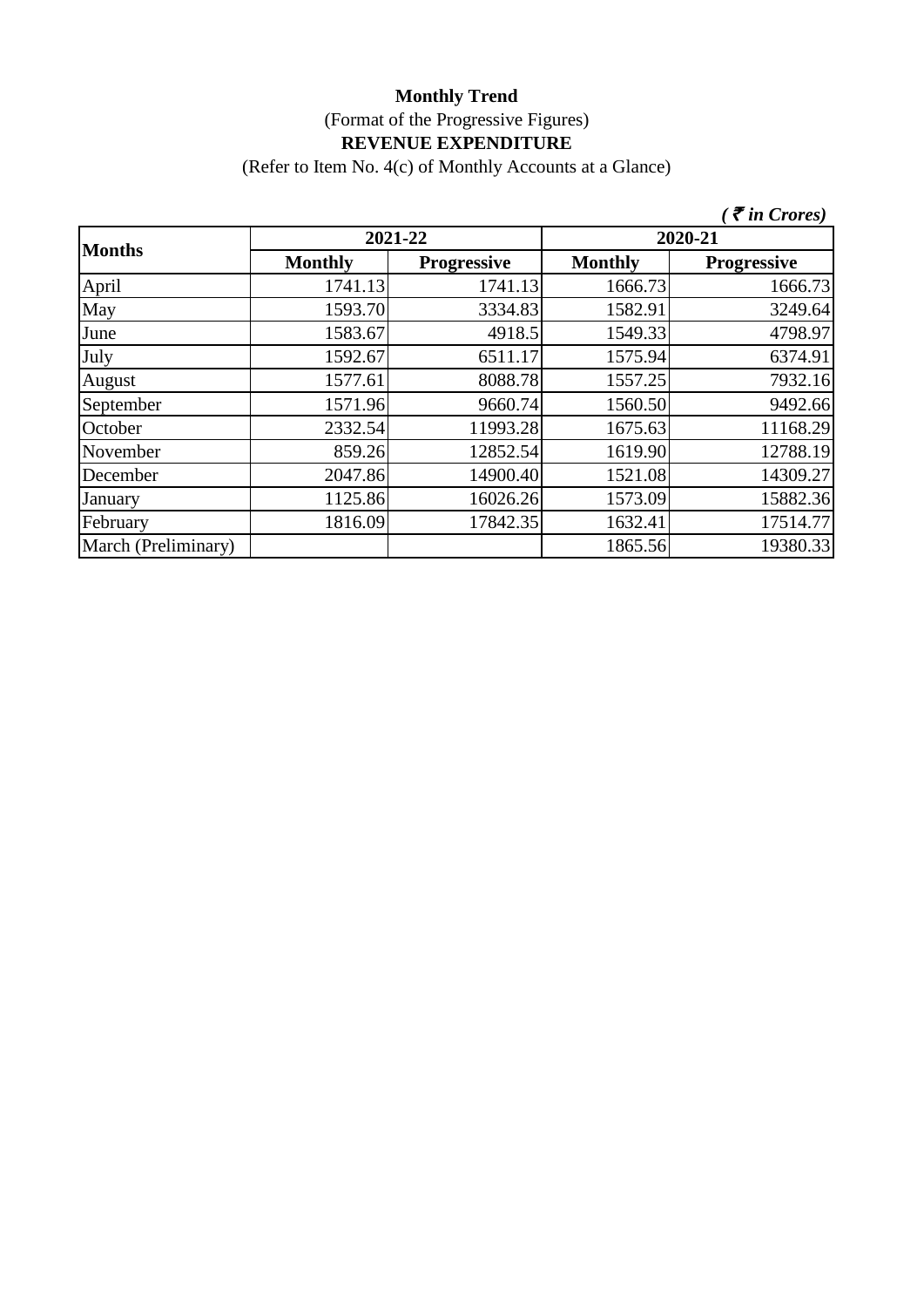(Refer to Item No. 4(d) of Monthly Accounts at a Glance)

|                     |                |                    |                | $\zeta$ $\bar{\zeta}$ in Crores) |
|---------------------|----------------|--------------------|----------------|----------------------------------|
|                     | 2021-22        |                    | 2020-21        |                                  |
| <b>Months</b>       | <b>Monthly</b> | <b>Progressive</b> | <b>Monthly</b> | <b>Progressive</b>               |
| April               | 942.52         | 942.52             | 493.18         | 493.18                           |
| May                 | 649.23         | 1591.75            | 828.43         | 1321.61                          |
| June                | 903.77         | 2495.52            | 828.36         | 2149.97                          |
| July                | 893.99         | 3389.51            | 1004.90        | 3154.87                          |
| August              | 856.97         | 4246.48            | 797.15         | 3952.02                          |
| September           | 895.45         | 5141.93            | 848.85         | 4800.87                          |
| October             | 1195.82        | 6337.75            | 841.64         | 5642.51                          |
| November            | 512.76         | 6850.51            | 768.56         | 6411.07                          |
| December            | 1221.17        | 8071.68            | 809.72         | 7220.79                          |
| January             | 516.10         | 8587.78            | 881.50         | 8102.29                          |
| February            | 977.02         | 9564.80            | 769.23         | 8871.52                          |
| March (Preliminary) |                |                    | 848.58         | 9720.10                          |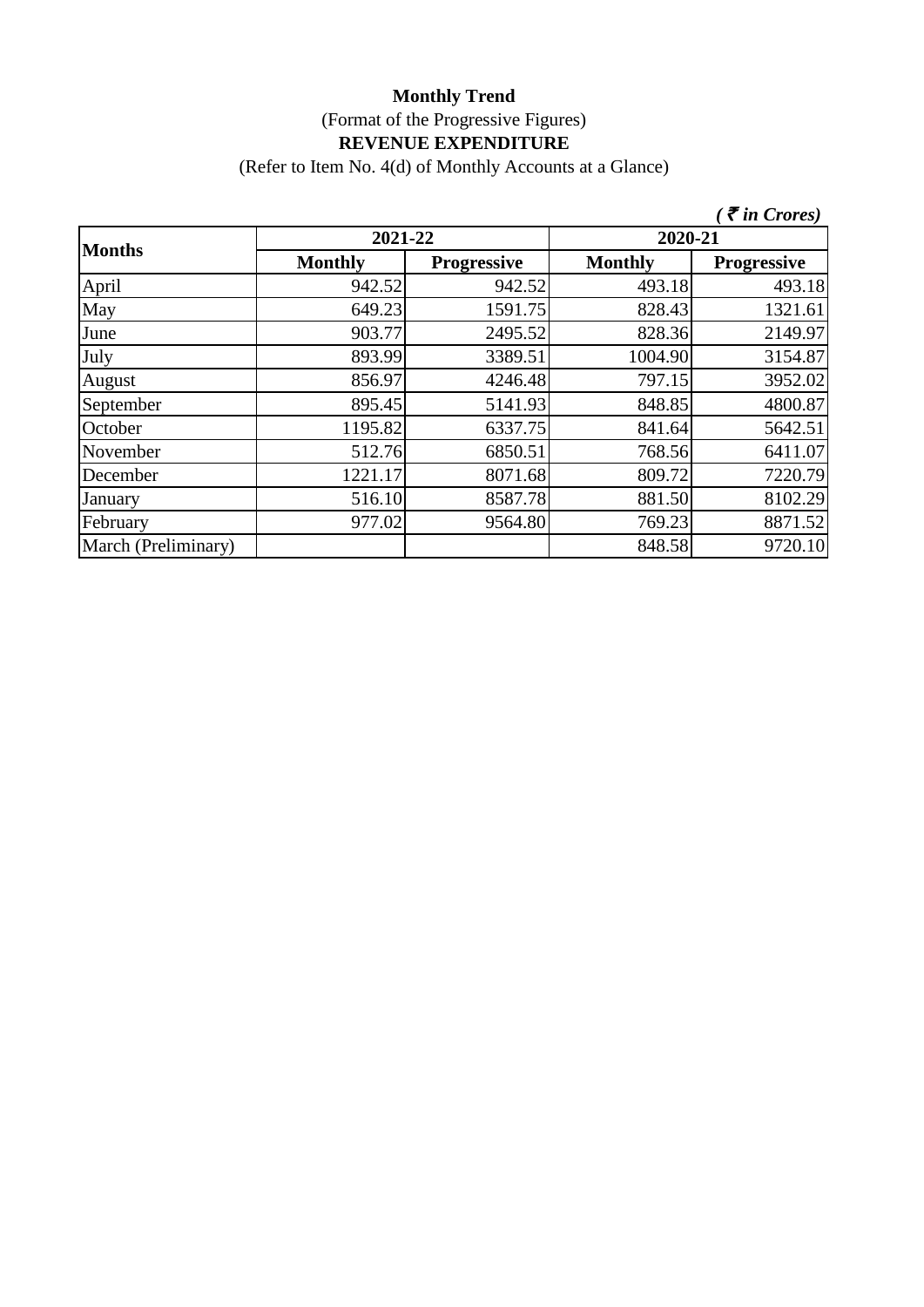(Refer to Item No. 4(e) of Monthly Accounts at a Glance)

|                     |                |                    |                | $\zeta$ <i>(† in Crores)</i> |
|---------------------|----------------|--------------------|----------------|------------------------------|
| <b>Months</b>       | 2021-22        |                    | 2020-21        |                              |
|                     | <b>Monthly</b> | <b>Progressive</b> | <b>Monthly</b> | <b>Progressive</b>           |
| April               | 19.50          | 19.50              | 0.00           | 0.00                         |
| May                 | 37.37          | 56.87              | 20.12          | 20.12                        |
| June                | 944.67         | 1001.54            | 559.52         | 579.64                       |
| July                | 685.92         | 1687.46            | 711.52         | 1291.16                      |
| August              | 196.15         | 1883.61            | 12.00          | 1303.16                      |
| September           | 249.69         | 2133.30            | 103.57         | 1406.73                      |
| October             | 1521.08        | 3654.38            | 741.86         | 2148.59                      |
| November            | 576.62         | 4231.00            | 9.12           | 2157.71                      |
| December            | 260.43         | 4491.43            | 1064.83        | 3222.54                      |
| January             | 882.85         | 5374.28            | 363.87         | 3586.41                      |
| February            | 222.53         | 5596.81            | 1755.08        | 5341.49                      |
| March (Preliminary) |                |                    | 2246.35        | 7587.84                      |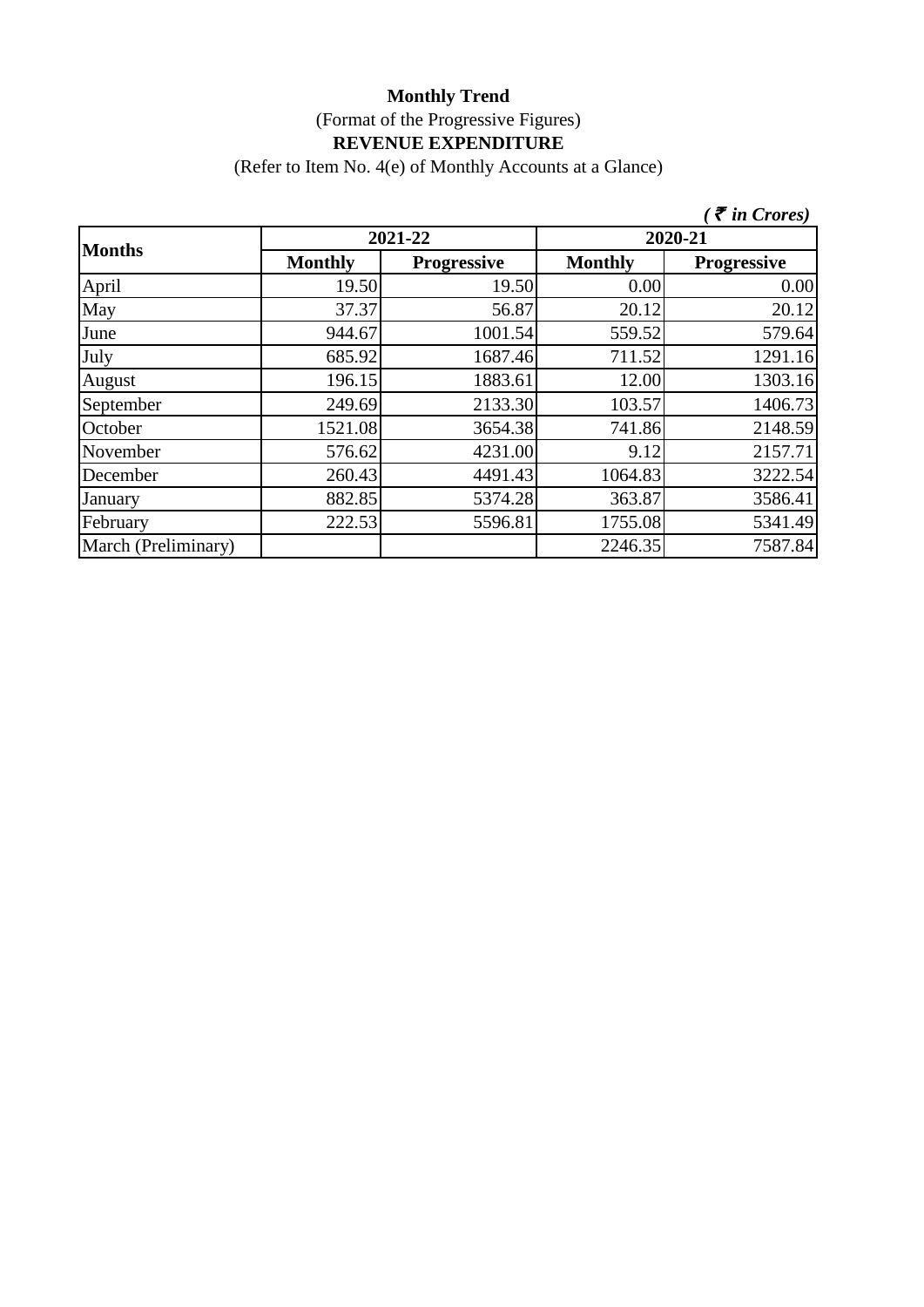### **Monthly Trend** (Format of the Progressive Figures) **CAPITAL EXPENDITURE**

(Refer to Item No. 5(a) of Monthly Accounts at a Glance)

|                     |                |                    |                | $\bar{\tau}$ in Crores) |
|---------------------|----------------|--------------------|----------------|-------------------------|
| <b>Months</b>       | 2021-22        |                    | 2020-21        |                         |
|                     | <b>Monthly</b> | <b>Progressive</b> | <b>Monthly</b> | <b>Progressive</b>      |
| April               | 3732.99        | 3732.99            | $-211.64$      | $-211.64$               |
| May                 | 603.99         | 4336.98            | 2999.06        | 2787.42                 |
| June                | 1157.68        | 5494.66            | 1315.88        | 4103.30                 |
| July                | $-22.57$       | 5472.09            | $-897.05$      | 3206.25                 |
| August              | $-145.28$      | 5326.81            | $-504.93$      | 2701.32                 |
| September           | $-402.60$      | 4924.21            | $-649.80$      | 2051.52                 |
| October             | 4220.26        | 9144.47            | 3345.51        | 5397.03                 |
| November            | 1097.20        | 10241.67           | 633.73         | 6030.76                 |
| December            | $-220.28$      | 10021.39           | $-673.02$      | 5357.74                 |
| January             | $-647.31$      | 9374.08            | $-364.46$      | 4993.28                 |
| February            | $-502.52$      | 8871.56            | $-626.78$      | 4366.50                 |
| March (Preliminary) |                |                    | 227.28         | 4593.78                 |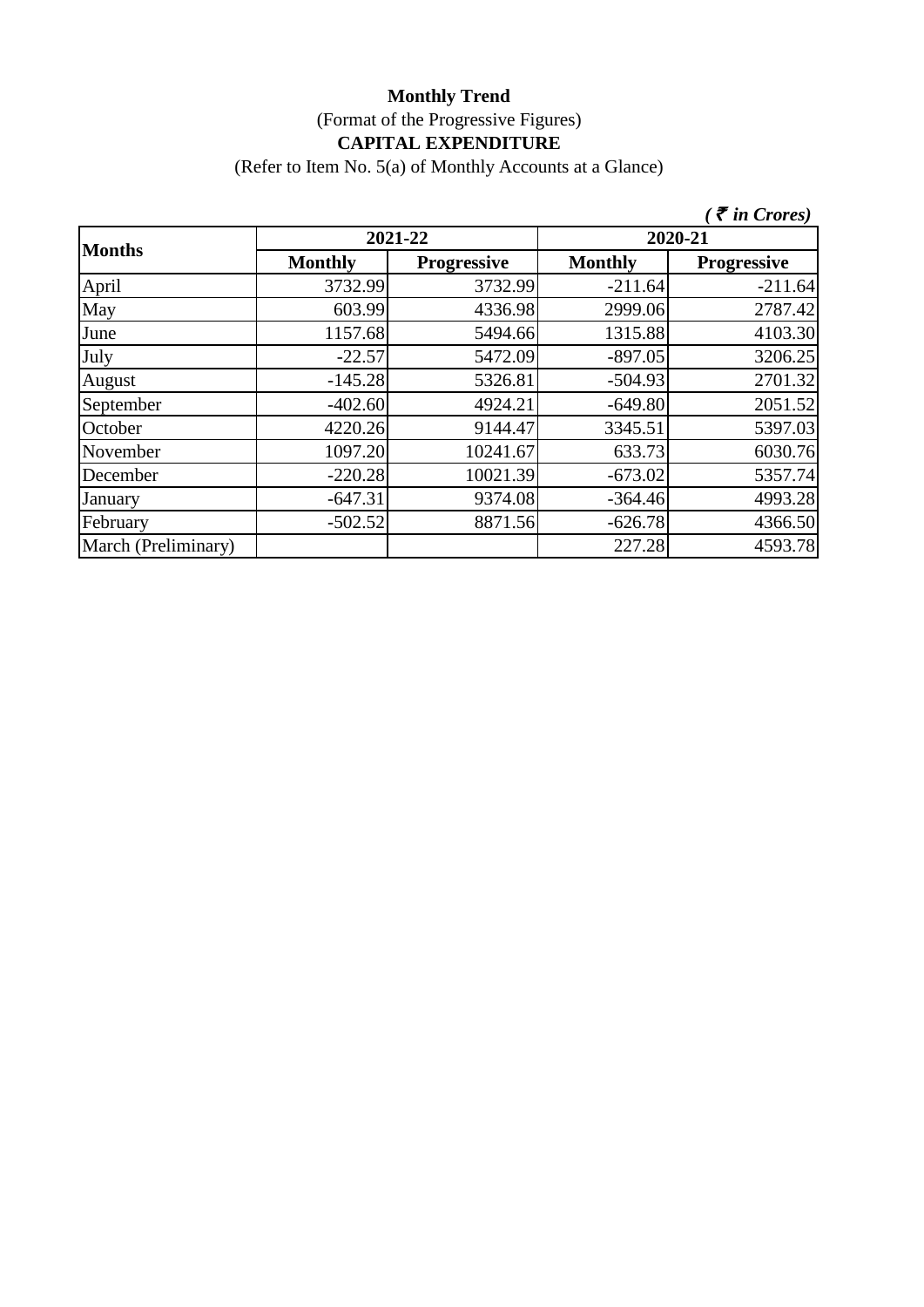## **Monthly Trend** (Format of the Progressive Figures) **CAPITAL EXPENDITURE**

(Refer to Item No. 5(b) of Monthly Accounts at a Glance)

|                     |                |                    |                | $\zeta$ $\bar{\zeta}$ in Crores) |
|---------------------|----------------|--------------------|----------------|----------------------------------|
| <b>Months</b>       | 2021-22        |                    | 2020-21        |                                  |
|                     | <b>Monthly</b> | <b>Progressive</b> | <b>Monthly</b> | <b>Progressive</b>               |
| April               | 0.00           | 0.00               |                | 0.00                             |
| May                 | 0.00           | 0.00               | $-1.26$        | $-1.26$                          |
| June                | 0.00           | 0.00               |                | $-1171.44$                       |
| July                | 0.00           | 0.00               | 0.00           | $-1171.44$                       |
| August              | 0.00           | 0.00               | 0.00           | $-1171.44$                       |
| September           | 0.03           | 0.03               | 0.00           | $-1171.44$                       |
| October             | 0.00           | 0.03               | 0.00           | $-1171.44$                       |
| November            | 0.00           | 0.03               | 1171.44        | 0.00                             |
| December            | 0.00           | 0.03               | 0.00           | 0.00                             |
| January             | 0.00           | 0.03               | 0.00           | 0.00                             |
| February            | 0.41           | 0.44               | 0.00           | 0.00                             |
| March (Preliminary) |                |                    | 0.00           | 0.00                             |